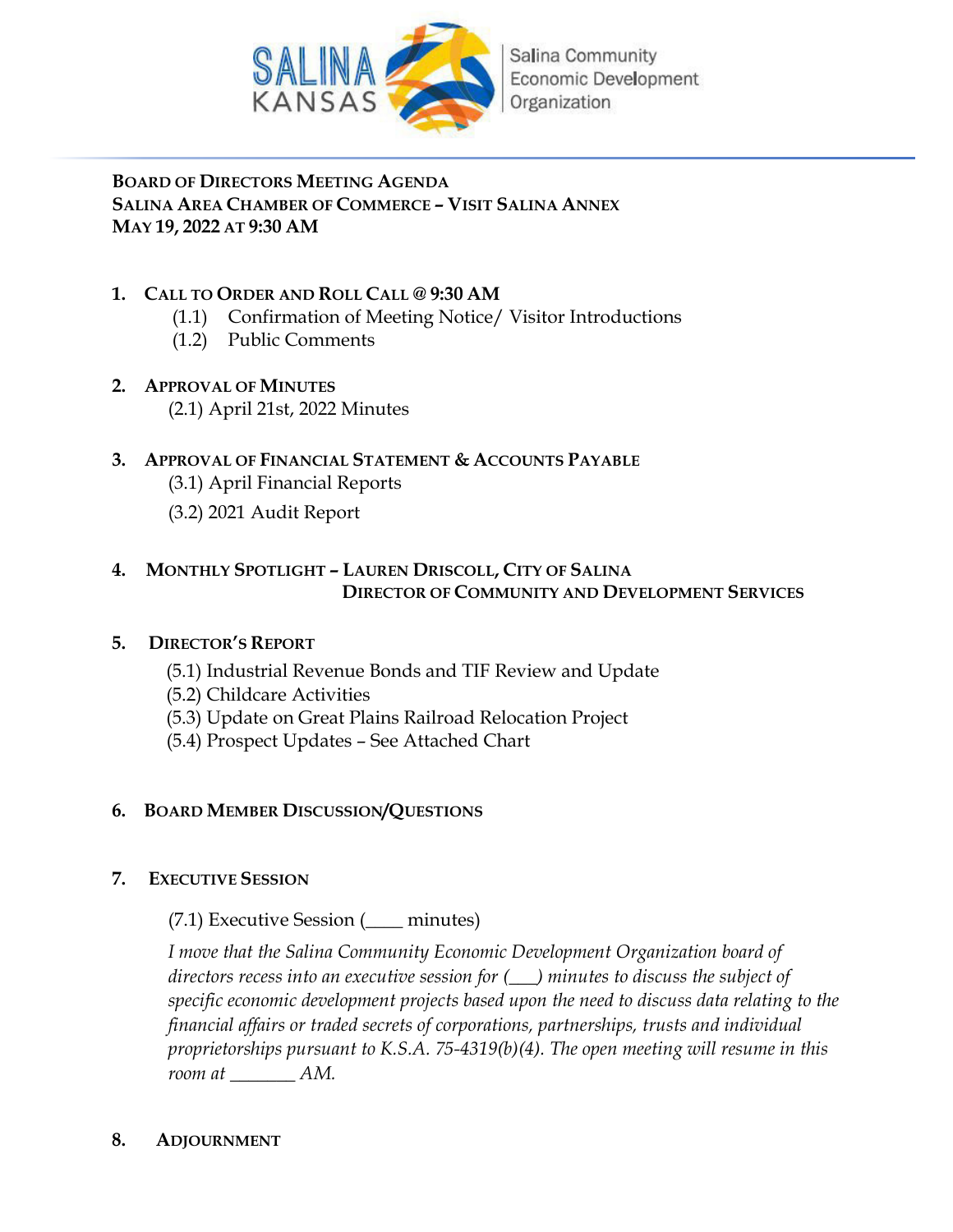

#### **CITY OF SALINA, KANSAS REGULAR MEETING OF THE SALINA COMMUNITY ECONOMIC DEVELOPMENT ORGANIZATION, INC. April 21, 2022** Via in person and Zoom Link

**CALL TO ORDER AND ROLL CALL** The Regular Meeting of the Salina Community Economic Development Organization, Inc. was called to order at 9:30 AM by Paula Fried, Board President.

(1.1) Confirmation of Meeting Notice Robinson confirmed that the meeting notice was made public via email, news release, and social media.

Those present and comprising a quorum:

In person: Zoom (Z): Jim Maes Daran Neuschafer Pete Brungardt Paula Fried Brian Richardson Lloyd Davidson Rob Exline

Also present:

Mitch Robinson, Salina Community Economic Dev. Organization, Executive Director Robin VanAtta, Salina Community Economic Dev. Organization Administrative Assistant Cody Heiman, Vice President/Loan Officer, First Bank Kansas Tim Rogers, Executive Director, Salina Airport Authority (Z) Bill Longbine, City Commissioner, City of Salina (Z)

Absent: Max Wellbrock-Talley Frank Hampton

(1.2) Public Comment No Public Comment

### **APPROVAL OF MINUTES**

(2.1) Moved by Davidson, seconded by Brundgardt to approve the March 17, 2022 minutes Aye: (7). Nay: (0). Motion carried.

**APPROVAL OF FINANCIAL STATEMENT AND ACCOUNTS PAYABLE** (3.1) March Financial Reports

Moved by Maes, seconded by Richardson to approve the March 2022 financial reports. Aye: (7). Nay: (0). Motion carried.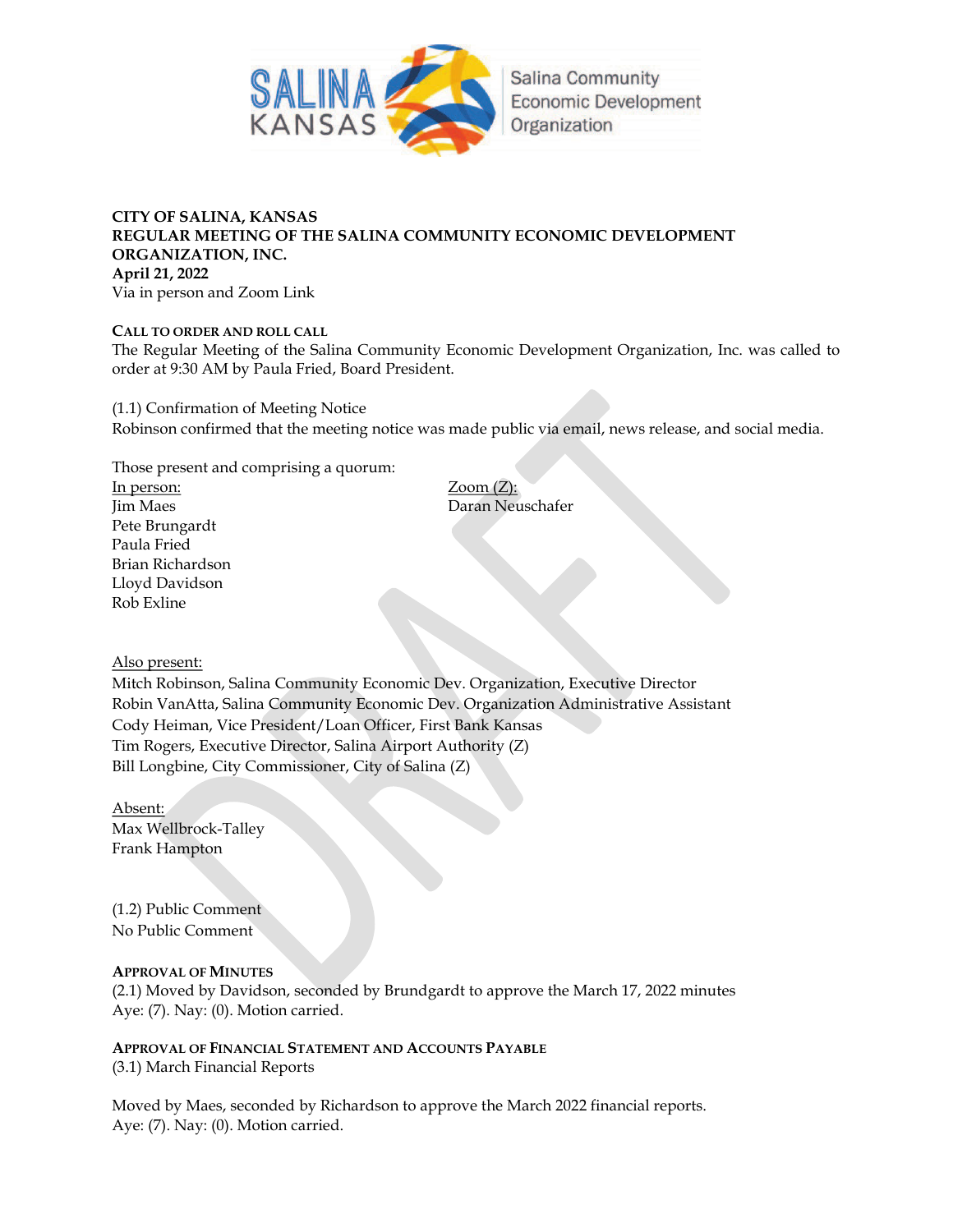#### **MONTHLY SPOTLIGHT – LAUREN DRISCOLL – CITY OF SALINA**

No update per schedule change

#### **DIRECTOR'S REPORT**

(5.1) BASE Application for Great Palins / Engineering Report on UP The EDO was successful in receiving a grant through the BASE program.

(5.2) Possible Bond for Geoprobe Expansion Looking at expanding at their Wall Street site.

(5.3) Recent Visit for Project JR Third largest seed company in US is looking to expand their operations. Looking at warehouse distribution and 100 acres for test plots.

(5.4) Prospect Update Project Cover – this project is out of Louisiana and manufactures agriculture grain covers.

Tim Rogers, SAA Airport Authority Executive Director, gave the board an update on several of the aviation projects he is working on at the airport.

 $\mathcal{L}_\text{max}$  and  $\mathcal{L}_\text{max}$  and  $\mathcal{L}_\text{max}$  and  $\mathcal{L}_\text{max}$  and  $\mathcal{L}_\text{max}$ 

#### **ADJOURNMENT**

Paula Fried, Board President, adjourned the meeting at 10:15 AM

 $\overline{\phantom{a}}$ 

Paula Fried, Board President

ATTEST:

Jim Maes, Secretary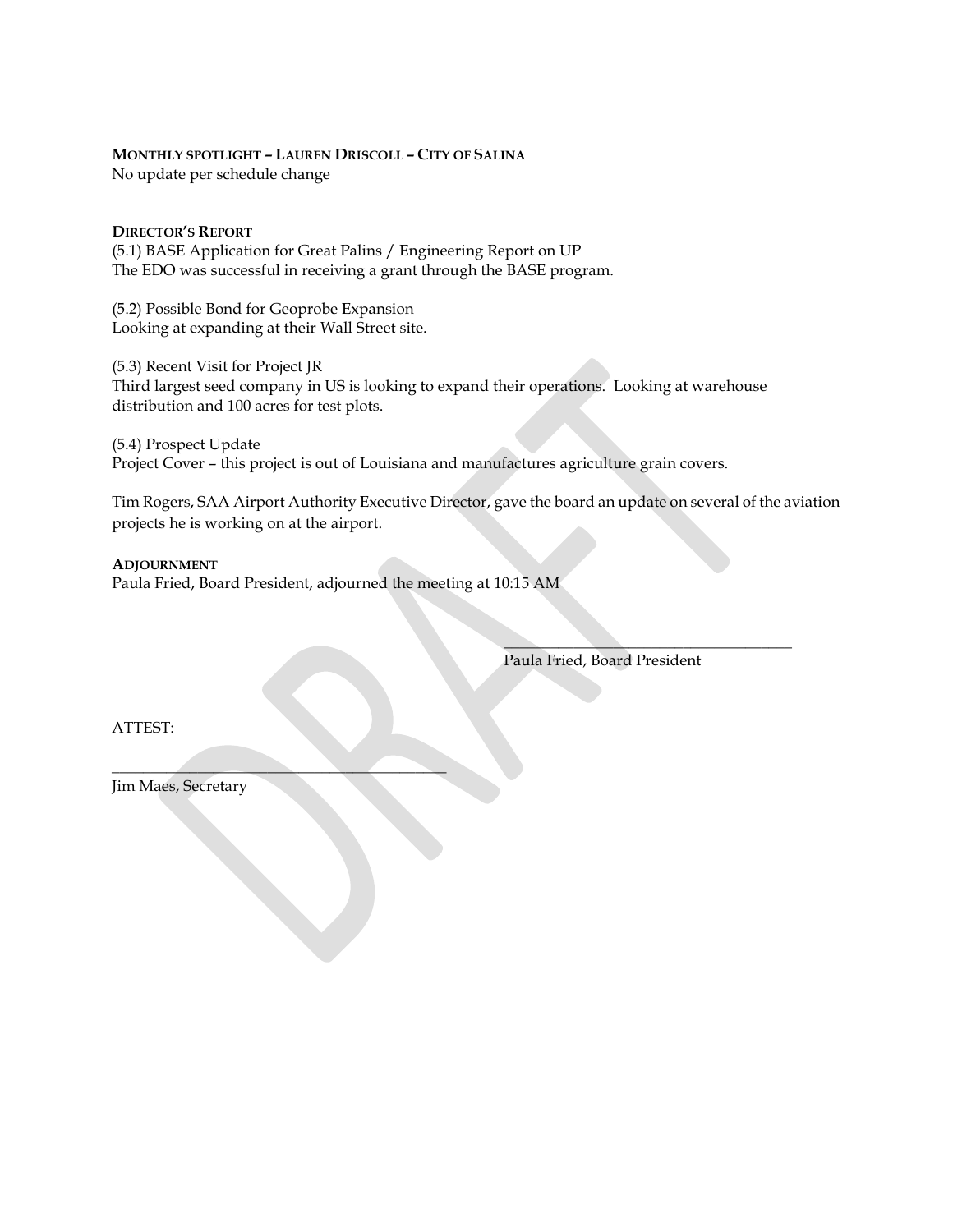Accrual Basis **April 2022** 

## 1:49 PM Salina Community Economic Development Organization, Inc.

05/11/22 **Profit & Loss** 

|                                                                                                                                                                    | Apr 22                                                  |
|--------------------------------------------------------------------------------------------------------------------------------------------------------------------|---------------------------------------------------------|
| <b>Ordinary Income/Expense</b><br><b>Income</b><br>Investments                                                                                                     |                                                         |
| Interest-Savings, Short-term CD                                                                                                                                    | 47.30                                                   |
| <b>Total Investments</b>                                                                                                                                           | 47.30                                                   |
| <b>Member Contributions</b>                                                                                                                                        | 90,000.00                                               |
| <b>Total Income</b>                                                                                                                                                | 90,047.30                                               |
| <b>Gross Profit</b>                                                                                                                                                | 90,047.30                                               |
| <b>Expense</b>                                                                                                                                                     |                                                         |
| <b>Business Expenses</b><br><b>Marketing Events</b>                                                                                                                | 2,870.00                                                |
| <b>Total Business Expenses</b>                                                                                                                                     | 2,870.00                                                |
| <b>Contract Services</b><br><b>Accounting Fees</b>                                                                                                                 | 394.65                                                  |
| <b>Total Contract Services</b>                                                                                                                                     | 394.65                                                  |
| <b>Operations</b><br>Books, Subscriptions, Refere<br>Telephone, Telecommunicati                                                                                    | 18.90<br>330.17                                         |
| <b>Total Operations</b>                                                                                                                                            | 349.07                                                  |
| <b>Other Types of Expenses</b><br><b>Depreciation</b><br>Insurance - Liability, D and O                                                                            | 34.08<br>4,925.00                                       |
| <b>Total Other Types of Expenses</b>                                                                                                                               | 4,959.08                                                |
| <b>Payroll Expenses</b><br><b>Employee Health Ins</b><br>Director Health & Life Ins<br><b>Car Allowance</b><br><b>Payroll Taxes</b><br><b>Wages &amp; Salaries</b> | 2,266.18<br>3,652.79<br>250.00<br>1,061.63<br>13,627.58 |
| <b>Total Payroll Expenses</b>                                                                                                                                      | 20,858.18                                               |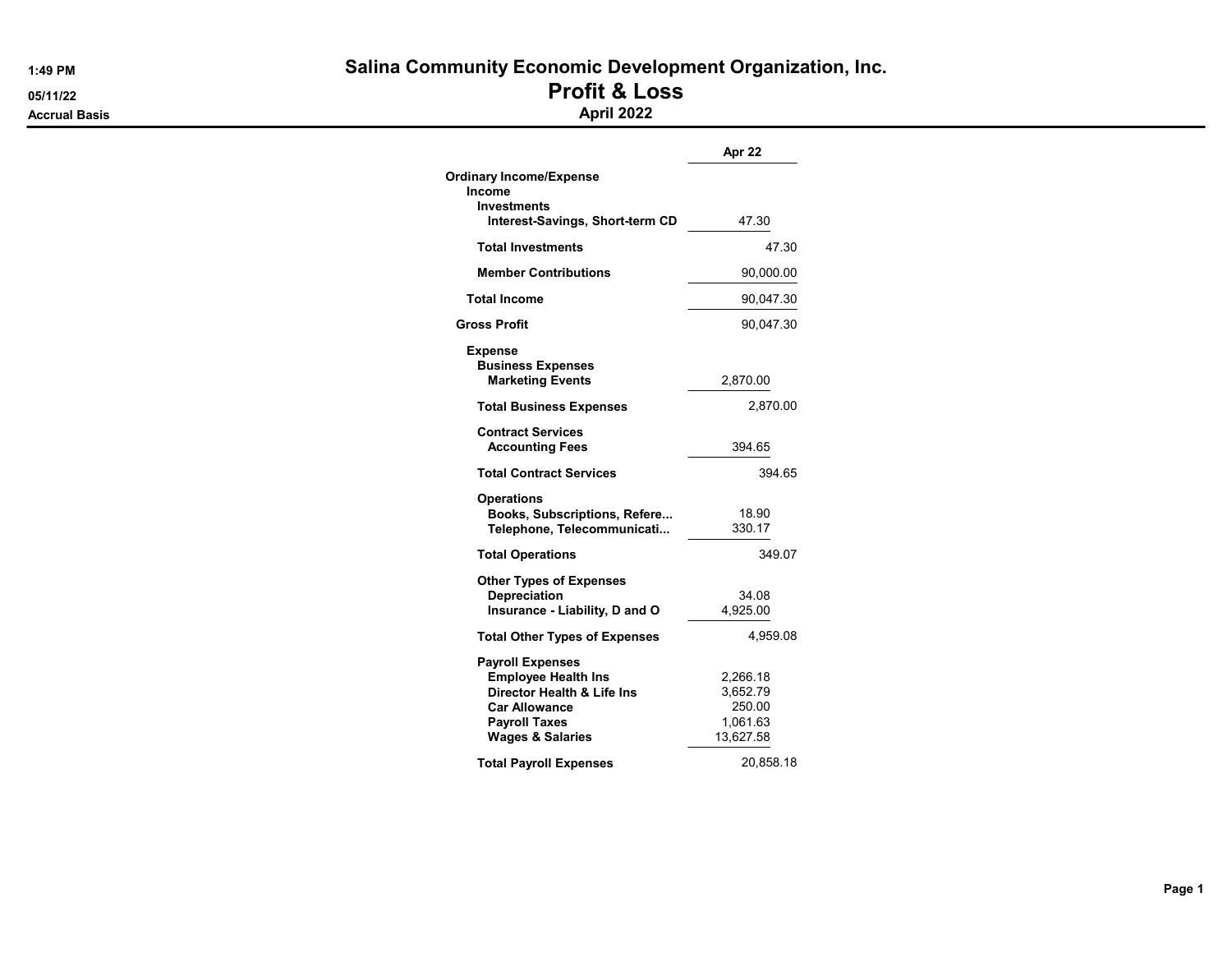| 1:49 PM              | <b>Salina Community Economic Development Organization, Inc.</b> |  |  |  |  |  |
|----------------------|-----------------------------------------------------------------|--|--|--|--|--|
| 05/11/22             | <b>Profit &amp; Loss</b>                                        |  |  |  |  |  |
| <b>Accrual Basis</b> | <b>April 2022</b>                                               |  |  |  |  |  |
|                      | Apr 22                                                          |  |  |  |  |  |

|                                    | Apr 22    |  |  |
|------------------------------------|-----------|--|--|
| <b>Travel and Meetings</b>         |           |  |  |
| <b>Travel and Meetings - Other</b> | 19.00     |  |  |
| Meals                              | 308.16    |  |  |
| Travel                             | 135.00    |  |  |
| <b>Total Travel and Meetings</b>   | 462.16    |  |  |
| <b>Total Expense</b>               | 29,893.14 |  |  |
| <b>Net Ordinary Income</b>         | 60,154.16 |  |  |
| Net Income                         | 60,154.16 |  |  |
|                                    |           |  |  |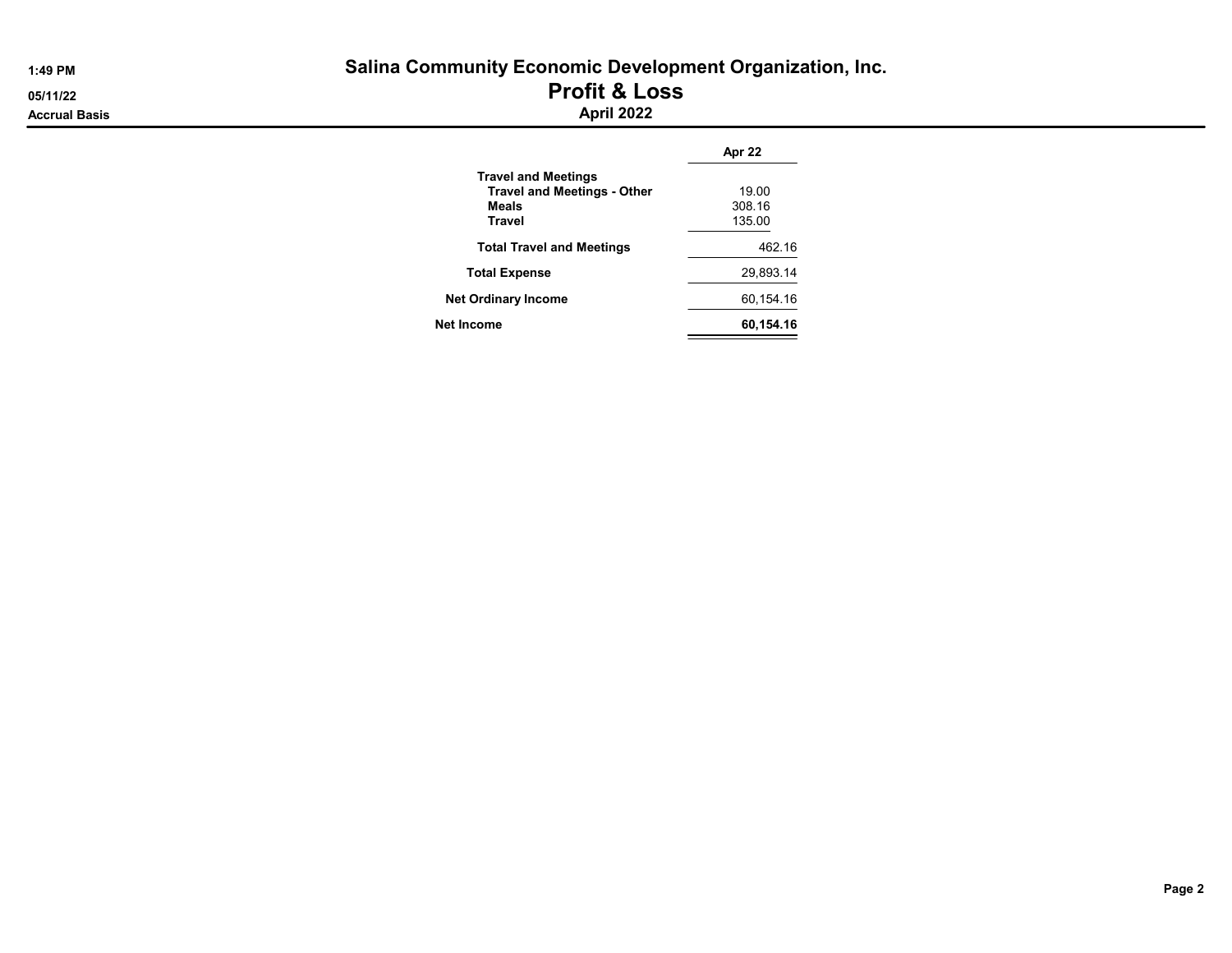### 12:30 PM Salina Community Economic Development Organization, Inc. 05/12/22 Statement of Activities w/Prev Year Comparison

Accrual Basis April 2022

|                                                                  | Apr 22                | Apr 21                | % Change             |
|------------------------------------------------------------------|-----------------------|-----------------------|----------------------|
| <b>Ordinary Income/Expense</b>                                   |                       |                       |                      |
| Income<br><b>Investments</b>                                     |                       |                       |                      |
| Interest-Savings, Short-term CD                                  | 47.30                 | 58.81                 | $-19.6%$             |
| <b>Total Investments</b>                                         | 47.30                 | 58.81                 | $-19.6%$             |
| <b>Member Contributions</b>                                      | 90,000.00             | 72,750.00             | 23.7%                |
| <b>Total Income</b>                                              | 90,047.30             | 72,808.81             | 23.7%                |
| <b>Gross Profit</b>                                              | 90,047.30             | 72,808.81             | 23.7%                |
| <b>Expense</b>                                                   |                       |                       |                      |
| <b>Business Expenses</b>                                         |                       |                       |                      |
| <b>Marketing Events</b>                                          | 2,870.00              | 0.00                  | 100.0%               |
| <b>Miscellaneous Expense</b>                                     | 0.00                  | 20.00                 | $-100.0%$            |
| <b>Total Business Expenses</b>                                   | 2,870.00              | 20.00                 | 14,250.0%            |
| <b>Contract Services</b><br><b>Accounting Fees</b>               | 394.65                | 547.24                | $-27.9%$             |
| <b>Total Contract Services</b>                                   | 394.65                | 547.24                | $-27.9%$             |
|                                                                  |                       |                       |                      |
| <b>Operations</b><br><b>StartUp Salina Expenses</b>              | 0.00                  | 3.18                  | $-100.0\%$           |
| <b>Donations</b>                                                 | 0.00                  | 50.00                 | $-100.0\%$           |
| <b>Dues &amp; Subscriptions</b>                                  | 0.00                  | 258.00                | $-100.0\%$           |
| <b>Advertising/Promotion</b>                                     | 0.00                  | 665.00                | $-100.0\%$           |
| Books, Subscriptions, Refere                                     | 18.90                 | 0.00                  | 100.0%               |
| <b>Printing and Copying</b>                                      | 0.00                  | 9.46                  | $-100.0\%$           |
| <b>Supplies</b>                                                  | 0.00                  | 652.90                | -100.0%              |
| Telephone, Telecommunicati                                       | 330.17                | 373.26                | $-11.5%$             |
| <b>Total Operations</b>                                          | 349.07                | 2,011.80              | $-82.7%$             |
| <b>Other Types of Expenses</b>                                   |                       |                       |                      |
| Depreciation                                                     | 34.08                 | 125.26                | $-72.8%$             |
| Insurance - Liability, D and O                                   | 4,925.00              | 4,734.00              | 4.0%                 |
| <b>Other Costs</b>                                               | 0.00                  | 9.26                  | $-100.0\%$           |
| <b>Total Other Types of Expenses</b>                             | 4,959.08              | 4,868.52              | 1.9%                 |
| <b>Payroll Expenses</b>                                          |                       |                       |                      |
| <b>Employee Health Ins</b>                                       | 2,266.18              | 419.19                | 440.6%               |
| Director Health & Life Ins                                       | 3.652.79              | 1,354.34              | 169.7%               |
| <b>Car Allowance</b>                                             | 250.00                | 500.00                | $-50.0%$             |
| <b>Payroll Taxes</b><br><b>Wages &amp; Salaries</b>              | 1,061.63<br>13,627.58 | 1,541.94<br>19,656.27 | $-31.2%$<br>$-30.7%$ |
| <b>Total Payroll Expenses</b>                                    | 20,858.18             | 23,471.74             | $-11.1%$             |
|                                                                  |                       |                       |                      |
| <b>Travel and Meetings</b><br><b>Travel and Meetings - Other</b> | 19.00                 | 0.00                  | 100.0%               |
| Meals                                                            | 308.16                | 110.69                | 178.4%               |
| <b>Travel</b>                                                    | 135.00                | 0.00                  | 100.0%               |
| <b>Total Travel and Meetings</b>                                 | 462.16                | 110.69                | 317.5%               |
| <b>Total Expense</b>                                             | 29,893.14             | 31,029.99             | $-3.7\%$             |
| <b>Net Ordinary Income</b>                                       | 60,154.16             | 41,778.82             | 44.0%                |
| Net Income                                                       | 60,154.16             | 41,778.82             | 44.0%                |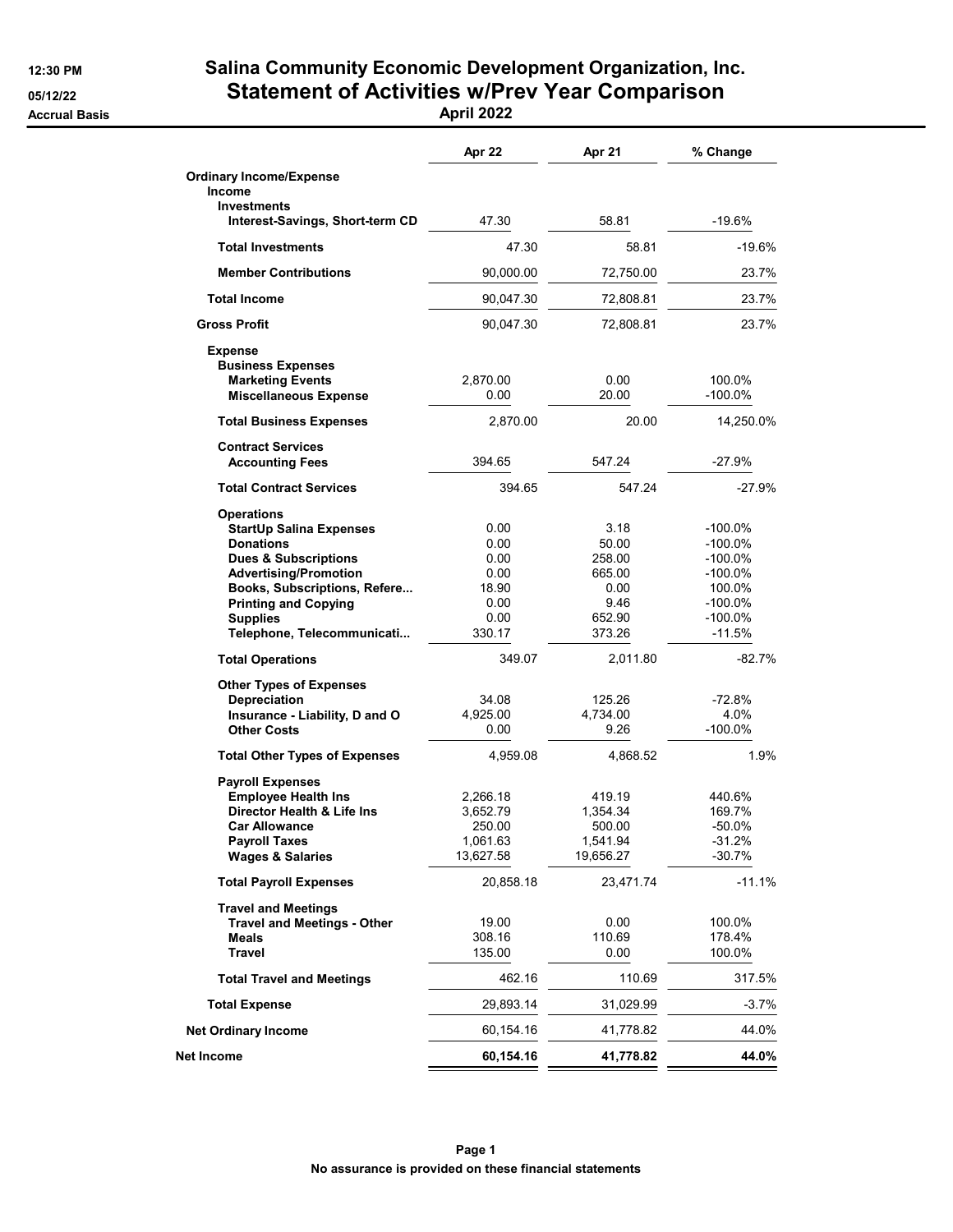### **Salina Community Economic Development Organization, Inc. Statement of Activities w/Prev Year Budget Comparison April 2022**

|                                                                      | <b>Actual</b>  | Actual                   | <b>Actual</b>  | Actual                   | <b>Budget YTD</b> | Budget 2022      |
|----------------------------------------------------------------------|----------------|--------------------------|----------------|--------------------------|-------------------|------------------|
|                                                                      | April 2022     | April 2021               | Jan - April 22 | Jan - April 21           | Jan - April 22    | Approved         |
| <b>Ordinary Income/Expense</b>                                       |                |                          |                |                          |                   |                  |
| Income                                                               |                |                          |                |                          |                   |                  |
| <b>Start up Salina Income</b>                                        |                |                          | 16,000.00      |                          |                   | 4000.00          |
| <b>Marketing Events Sponsorships</b>                                 |                |                          |                |                          |                   | 0.00             |
| <b>Member Contributions</b>                                          | 90,000.00      | 72,750.00                | 180,000.00     | 145,500.00               | 180,000.00        | 360000.00        |
| <b>Investments-Interest</b>                                          | 47.30          | 58.81                    | 150.24         | 235.16                   | 500.00            | 1500.00          |
| <b>Pass Through Income</b>                                           |                |                          |                |                          |                   | 0.00             |
| <b>Miscellaneous Revenue</b>                                         |                |                          |                |                          |                   | 0.00             |
| <b>Grants</b>                                                        |                |                          |                |                          |                   | 0.00             |
| <b>Total Income</b>                                                  | 90,047.30      | 72,808.81                | 196,150.24     | 145,735.16               | 180,500.00        | 365,500.00       |
|                                                                      |                |                          |                |                          |                   |                  |
| <b>Gross Profit</b>                                                  | 90,047.30      | 72,808.81                | 196,150.24     | 145,735.16               | 180,500.00        | 365,500.00       |
|                                                                      |                |                          |                |                          |                   |                  |
| <b>Expense</b>                                                       |                |                          |                |                          |                   |                  |
| <b>Business Expenses</b>                                             |                |                          |                |                          |                   |                  |
| <b>Pass Through Payments</b>                                         |                |                          |                |                          |                   |                  |
| <b>Memberships</b>                                                   |                |                          | 300.00         |                          | 833.33            | 2500.00          |
| <b>Marketing Events</b>                                              | 2,870.00       |                          | 6,439.77       |                          | 3,333.33          | 10000.00         |
| <b>Miscellaneous Expense</b>                                         |                | 20.00                    | 15.30          | 80.00                    | 166.67            | 500.00           |
| <b>Business Registration Fees</b>                                    |                |                          |                |                          | 13.33             | 40.00            |
| <b>Total Business Expenses</b>                                       | 2,870.00       | 20.00                    | 6,755.07       | 80.00                    | 4,346.66          | 13,040.00        |
| <b>Contract Services</b>                                             |                |                          |                |                          |                   |                  |
|                                                                      |                |                          |                |                          | 4,000.00          | 2550.00          |
| <b>Accounting Fees</b>                                               | 394.65         | 547.24                   | 1,395.88       | 1,708.52                 |                   |                  |
| <b>Outside Contract Services</b><br><b>Contract Services - Other</b> |                |                          | 9,000.00       |                          | 850.00            | 12000.00<br>0.00 |
| <b>Total Contract Services</b>                                       | 394.65         | 547.24                   |                |                          | 4,850.00          |                  |
|                                                                      |                |                          | 10,395.88      | 1,708.52                 |                   | 14,550.00        |
| <b>Facilities &amp; Equipment</b>                                    |                |                          |                |                          |                   |                  |
| <b>Computer Replacement</b>                                          |                |                          |                |                          | 500.00            | 1500.00          |
| <b>Office Equipment</b>                                              |                |                          |                |                          | 283.33            | 850.00           |
| <b>Total Facilities &amp; Equipment</b>                              |                |                          |                |                          | 783.33            | 2,350.00         |
| <b>Operations</b>                                                    |                |                          |                |                          |                   |                  |
| <b>StartUp Salina Expenses</b>                                       |                | 3.18                     | 16,692.57      | 3.18                     | 1,333.33          | 4000.00          |
| <b>Donations (Outgoing Board Recogni</b>                             |                | 50.00                    | 100.00         | 50.00                    | 50.00             | 150.00           |
| <b>Dues &amp; Subscriptions</b>                                      |                | 258.00                   | 195.00         | 957.00                   | 1,000.00          | 3000.00          |
| <b>Training Fees</b>                                                 |                |                          |                | $\overline{\phantom{a}}$ | 333.33            | 1000.00          |
| <b>Advertising/Promotion</b>                                         |                | 665.00                   | 9,399.36       | 8,903.40                 | 8,666.67          | 26000.00         |
| <b>Repairs &amp; Maintenance</b>                                     |                |                          |                |                          | 166.67            | 500.00           |
|                                                                      |                |                          |                |                          |                   | 4000.00          |
| Books, Subscriptions, Reference                                      | 18.90          | $\overline{\phantom{0}}$ | 3,318.90       | 3,182.70                 | 1,333.33          |                  |
| <b>Postage, Mailing Service</b>                                      | $\overline{a}$ |                          |                |                          | 70.00             | 210.00           |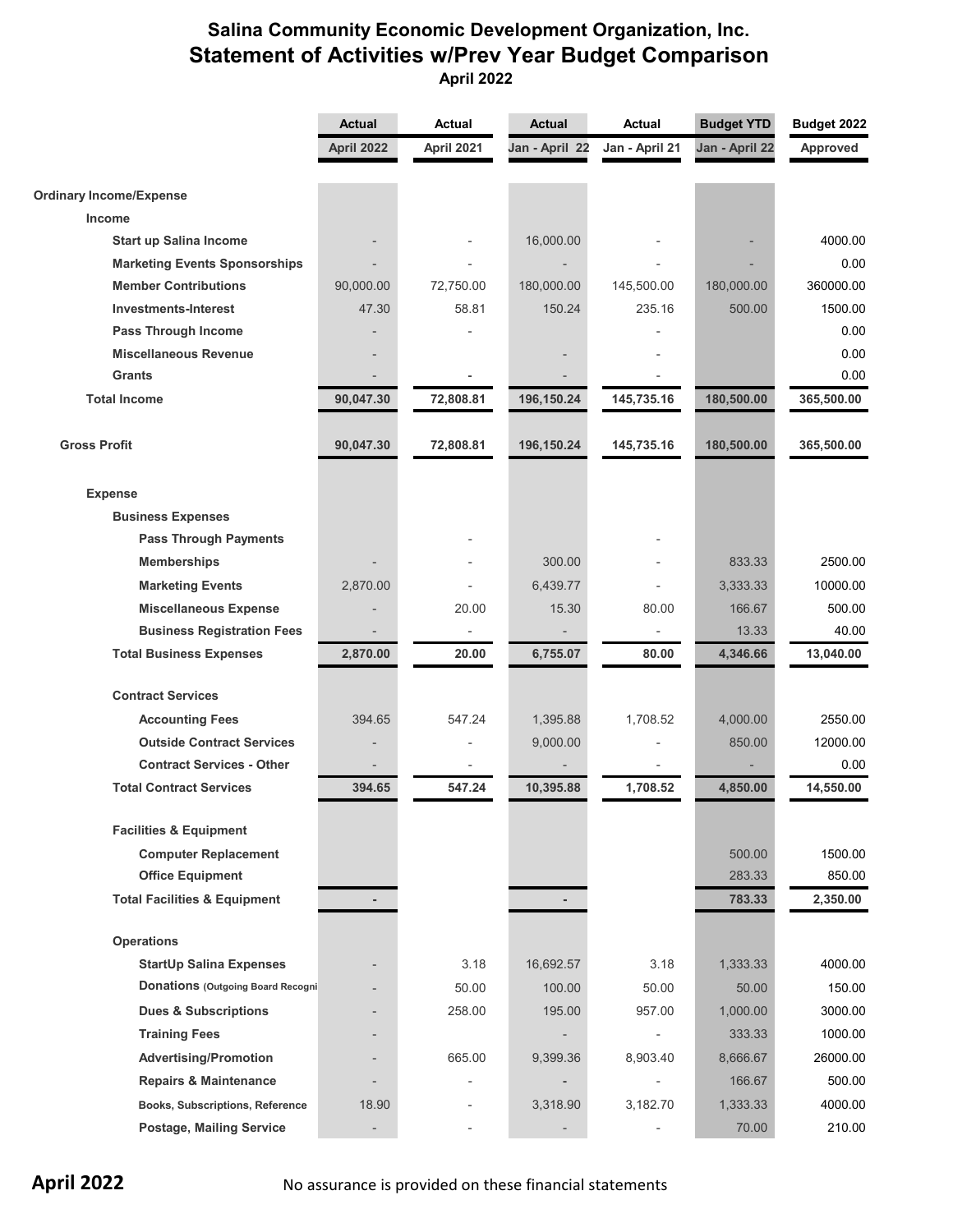### **Salina Community Economic Development Organization, Inc. Statement of Activities w/Prev Year Budget Comparison April 2022**

|                                      | <b>Actual</b> | <b>Actual</b> | <b>Actual</b>  | <b>Actual</b>  | <b>Budget YTD</b> | Budget 2022 |
|--------------------------------------|---------------|---------------|----------------|----------------|-------------------|-------------|
|                                      | April 2022    | April 2021    | Jan - April 22 | Jan - April 21 | Jan - April 22    | Approved    |
|                                      |               |               |                |                |                   |             |
| <b>Printing and Copying</b>          |               | 9.46          | 273.13         | 16.50          | 400.00            | 1200.00     |
| <b>Supplies</b>                      |               | 652.90        | 812.58         | 822.80         | 1,000.00          | 3000.00     |
| <b>Telephone, Telecommunications</b> | 330.17        | 373.26        | 1,020.48       | 1,007.54       | 1,166.67          | 3500.00     |
| <b>Total Operations</b>              | 349.07        | 2,011.80      | 31,812.02      | 14,943.12      | 15,520.00         | 46,560.00   |
| <b>Other Types of Expenses</b>       |               |               |                |                |                   |             |
| <b>Taxes &amp; Licenses</b>          |               |               |                |                |                   |             |
| Depreciation                         | 34.08         | 125.26        | 136.32         | 501.04         | 333.33            | 1000.00     |
| <b>Other Costs</b>                   |               | 9.26          |                | 30.12          | 2,000.00          | 6000.00     |
| Insurance - Liability, D and O       | 4,925.00      | 4,734.00      | 5,268.50       | 5,085.50       | 83.33             | 250.00      |
| <b>Total Other Types of Expenses</b> | 4,959.08      | 4,868.52      | 5,404.82       | 5,616.66       | 2,416.66          | 7,250.00    |
| <b>Payroll Expenses</b>              |               |               |                |                |                   |             |
| <b>Retirement Contribution</b>       |               |               | 2,773.70       | 2,763.17       | 4,000.00          | 12000.00    |
| <b>Director Relocation Expense</b>   |               |               |                |                |                   |             |
| <b>Employee Health Ins</b>           | 2,266.18      | 419.19        | 5,446.81       | 1,676.76       | 2,333.33          | 7000.00     |
| Director Health & Life Ins           | 3,652.79      | 1,354.34      | 8,804.00       | 3,371.54       | 4,000.00          | 12000.00    |
| <b>Car Allowance</b>                 | 250.00        | 500.00        | 2,000.00       | 2,000.00       | 2,000.00          | 6000.00     |
| <b>Payroll Taxes</b>                 | 1,061.63      | 1,541.94      | 5,015.52       | 4,664.11       | 4,916.67          | 14750.00    |
| <b>Wages &amp; Salaries</b>          | 13,627.58     | 19,656.27     | 61,062.41      | 58,968.82      | 60,000.00         | 180000.00   |
| <b>Total Payroll Expenses</b>        | 20,858.18     | 23,471.74     | 85,102.44      | 73,444.40      | 77,250.00         | 231,750.00  |
| <b>Travel and Meetings</b>           |               |               |                |                |                   |             |
| <b>Meals</b>                         | 308.16        | 110.69        | 733.59         | 124.99         | 1,666.67          | 5000.00     |
| <b>Conference, Convention, Meet</b>  |               |               | 25.63          |                | 833.33            | 2500.00     |
| <b>Travel</b>                        | 135.00        |               | 266.67         |                | 3,833.33          | 11500.00    |
| <b>Travel and Meetings - Other</b>   | 19.00         |               | 19.00          |                | 333.33            | 1000.00     |
| <b>Total Travel and Meetings</b>     | 462.16        | 110.69        | 1,044.89       | 124.99         | 6,666.66          | 20,000.00   |
|                                      |               |               |                |                |                   |             |
| <b>Total Expense</b>                 | 29,893.14     | 31,029.99     | 140,515.12     | 95,917.69      | 111,833.31        | 333,150.00  |
| <b>Net Ordinary Income</b>           | 60,154.16     | 41,778.82     | 55,635.12      | 49,817.47      | 68,666.69         | 32,350.00   |
|                                      | 60,154.16     | 41,778.82     | 55,635.12      | 49,817.47      | 68,666.69         | 32,350.00   |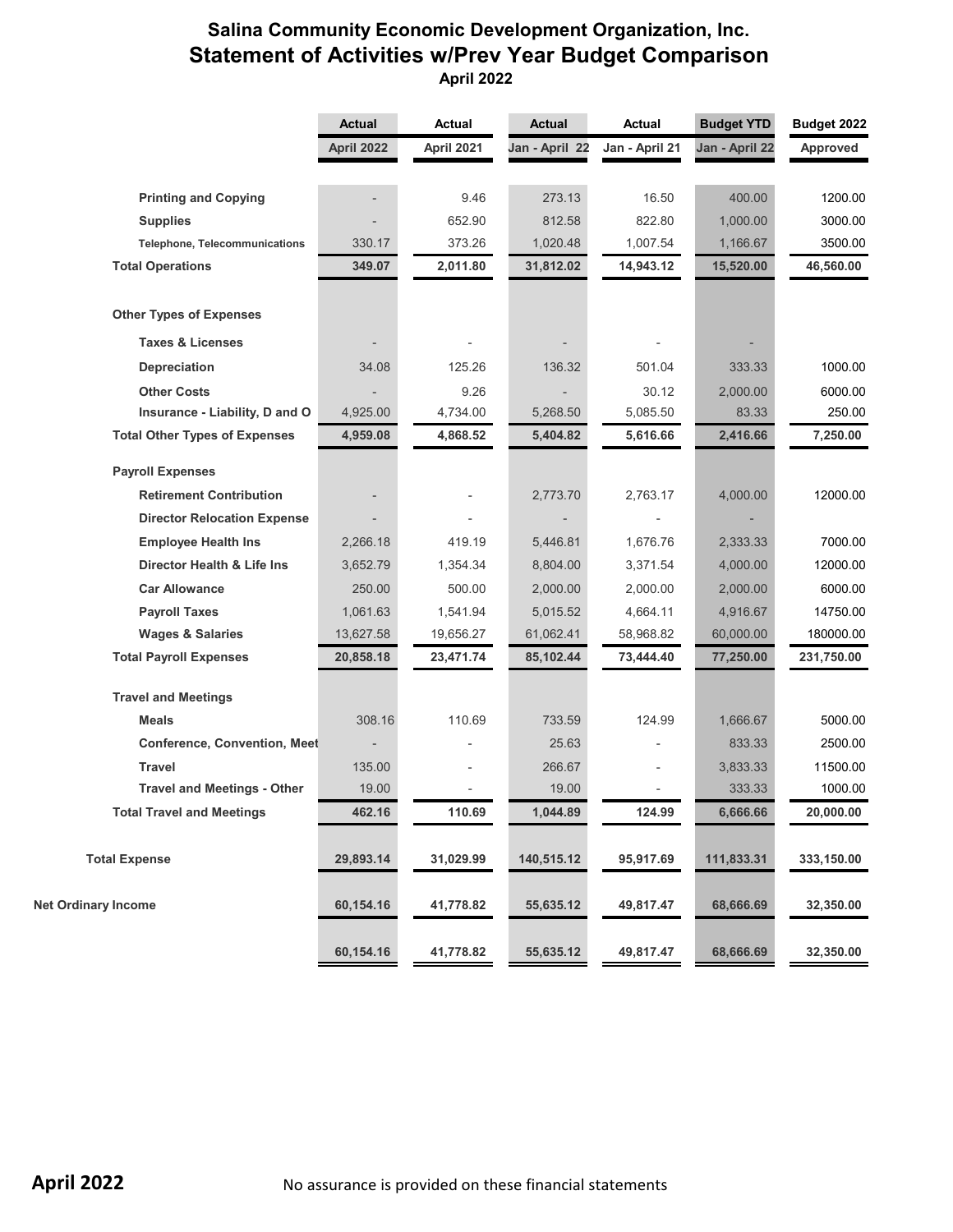### Salina Community Economic Development Organization, Inc. Transaction List by Vendor

|                                                         | <b>Type</b>             | <b>Date</b> | <b>Num</b> | Memo                                                                                                        | <b>Split</b>                    | Amount      |
|---------------------------------------------------------|-------------------------|-------------|------------|-------------------------------------------------------------------------------------------------------------|---------------------------------|-------------|
| <b>Blue Cross &amp; Blue Shield of</b><br><b>Kansas</b> |                         |             |            |                                                                                                             |                                 |             |
|                                                         | Bill                    | 04/20/2022  |            | Health Insurance Premium - May 2022 through<br>July 31, 2022<br>Health Insurance Premium - May 2022 through | -SPLIT-                         | $-4,555.11$ |
|                                                         | <b>Bill Pmt - Check</b> | 04/20/2022  | 2696       | July 31, 2022                                                                                               | <b>Accounts Payable</b>         | $-4,555.11$ |
| <b>Cox Business</b>                                     |                         |             |            |                                                                                                             |                                 |             |
|                                                         | Bill                    | 04/27/2022  |            | Telephone Service - April 2022                                                                              | Telephone, Telecommunications   | -67.13      |
|                                                         | <b>Bill Pmt - Check</b> | 04/27/2022  | 2698       | Telephone Service - April 2022                                                                              | <b>Accounts Payable</b>         | $-67.13$    |
| <b>Internal Revenue Service</b>                         |                         |             |            |                                                                                                             |                                 |             |
|                                                         | Check                   | 04/06/2022  |            | 941 Employers Tax Q2/2022                                                                                   | -SPLIT-                         | $-2.214.94$ |
|                                                         | Check                   | 04/20/2022  |            |                                                                                                             | -SPLIT-                         | $-2,214.92$ |
|                                                         | Check                   | 04/29/2022  |            | Q1 2022 Unemployment Tax                                                                                    | -SPLIT-                         | $-84.01$    |
| <b>Kansas Department of Revenue</b>                     |                         |             |            |                                                                                                             |                                 |             |
|                                                         | Check                   | 04/11/2022  |            | Conf # 2074-5544-NM6R                                                                                       | State W/H Taxes                 | -347.00     |
|                                                         | Check                   | 04/11/2022  |            | Conf # 2084-785A-3HJ5                                                                                       | State W/H Taxes                 | $-33.00$    |
|                                                         | Check                   | 04/25/2022  |            | Conf # 2090-556F-8728                                                                                       | State W/H Taxes                 | $-347.00$   |
|                                                         | Check                   | 04/25/2022  |            | Conf# 2103-23R4-5AH6                                                                                        | State W/H Taxes                 | $-347.00$   |
|                                                         | Check                   | 04/29/2022  |            | Q1 2022 State Unemployment Tax                                                                              | <b>State Unemployment Taxes</b> | $-407.51$   |
| <b>Kansas Department of</b><br><b>Transportation</b>    |                         |             |            |                                                                                                             |                                 |             |
|                                                         |                         |             |            |                                                                                                             |                                 |             |
|                                                         | Bill                    | 04/20/2022  |            | Exhibitor Co-Fee - Xponential 2022 with KDOT-<br>Aviation                                                   | <b>Marketing Events</b>         | $-3,000.00$ |
|                                                         | <b>Bill Pmt -Check</b>  | 04/20/2022  | 2695       | Exhibitor Co-Fee - Xponential 2022 with KDOT-<br>Aviation                                                   |                                 |             |
|                                                         |                         |             |            |                                                                                                             | <b>Accounts Payable</b>         | $-3,000.00$ |
| Philadelphia Insurance Companies                        |                         |             |            |                                                                                                             |                                 |             |
|                                                         | Bill                    | 04/20/2022  |            | Insurance Renewal- D&O                                                                                      | Insurance - Liability, D and O  | $-4,925.00$ |
|                                                         | <b>Bill Pmt - Check</b> | 04/20/2022  | 2694       | Insurance Renewal- D&O                                                                                      | <b>Accounts Payable</b>         | $-4,925.00$ |
| <b>Pronto Print</b>                                     |                         |             |            |                                                                                                             |                                 |             |
|                                                         | <b>Bill Pmt -Check</b>  | 04/08/2022  | 2689       | Printing-100 Funding Cycle Report                                                                           | <b>Accounts Payable</b>         | $-273.13$   |
| Quill                                                   |                         |             |            |                                                                                                             |                                 |             |
|                                                         |                         |             |            | Office Supplies - Cyan Ink, White 9x12<br>Envelopes, Notebooks, Sheet Protectors                            |                                 |             |
|                                                         | <b>Bill Pmt -Check</b>  | 04/08/2022  | 2690       |                                                                                                             | <b>Accounts Payable</b>         | $-181.08$   |
| <b>Robin Vanatta</b>                                    |                         |             |            |                                                                                                             |                                 |             |
|                                                         | Bill                    | 04/20/2022  |            | Cell Phone Reimbursement                                                                                    | Telephone, Telecommunications   | $-40.00$    |
|                                                         | <b>Bill Pmt - Check</b> | 04/20/2022  | 2697       | Cell Phone Reimbursement                                                                                    | <b>Accounts Payable</b>         | -40.00      |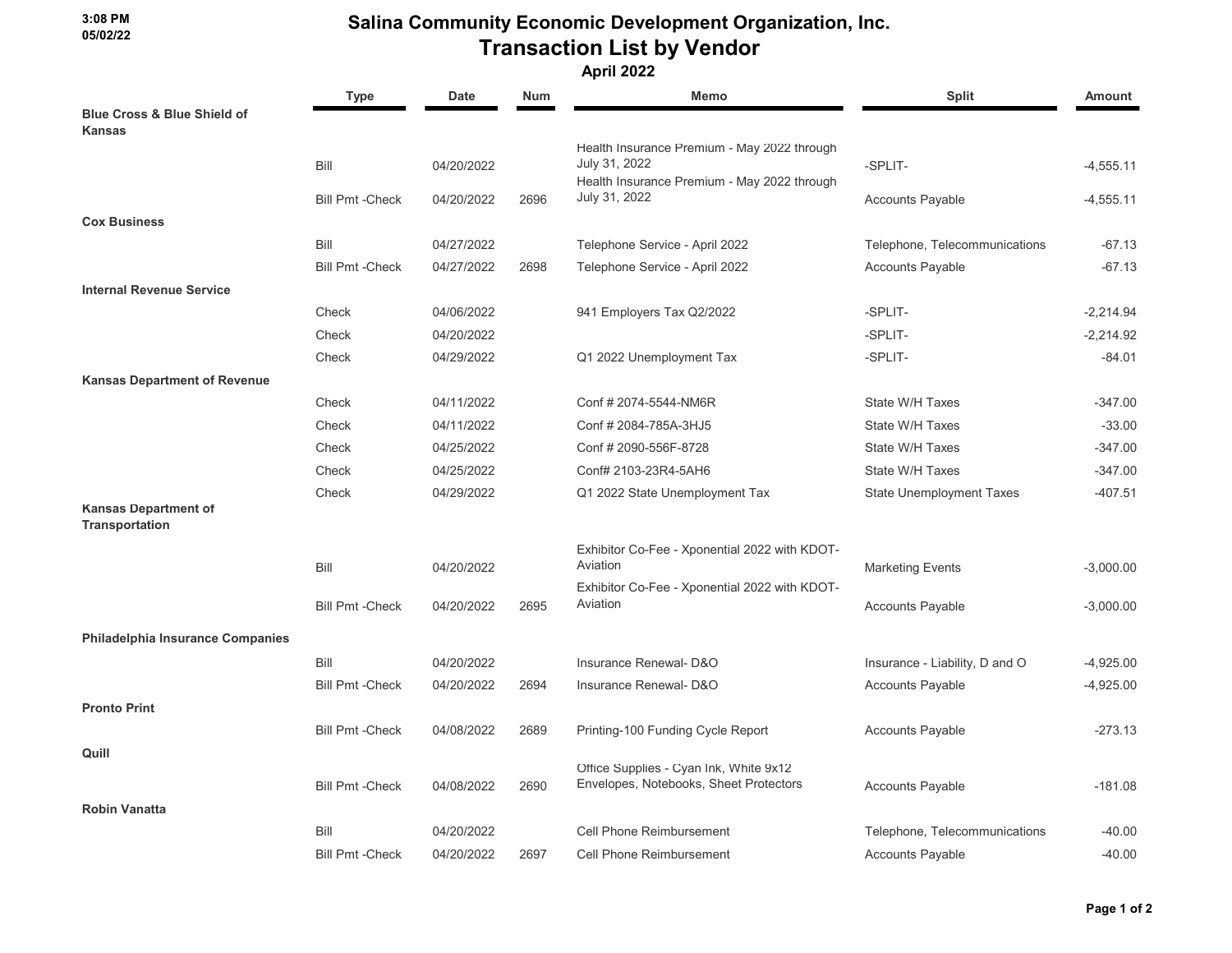### Salina Community Economic Development Organization, Inc. Transaction List by Vendor

|                                        | Type                    | <b>Date</b> | <b>Num</b> | Memo                                                       | <b>Split</b>                  | Amount      |
|----------------------------------------|-------------------------|-------------|------------|------------------------------------------------------------|-------------------------------|-------------|
| Robinson, Mitch                        |                         |             |            |                                                            |                               |             |
|                                        | Check                   | 04/15/2022  | 2094       | Payroll ending 4/13/2022                                   | -SPLIT-                       | $-3,893.95$ |
|                                        | Bill                    | 04/20/2022  |            | Cell Phone Reimbursement                                   | Telephone, Telecommunications | $-40.00$    |
|                                        | <b>Bill Pmt - Check</b> | 04/20/2022  | 2693       | Cell Phone Reimbursement                                   | <b>Accounts Payable</b>       | $-40.00$    |
|                                        | Check                   | 04/29/2022  | 2096       | Payroll ending 4/ 27/2022                                  | -SPLIT-                       | $-3,737.08$ |
| <b>Salina Area Chamber of Commerce</b> |                         |             |            |                                                            |                               |             |
|                                        | Bill                    | 04/13/2022  |            | Internet - 2nd QTR 2022                                    | Telephone, Telecommunications | $-150.00$   |
| <b>TranSystems</b>                     |                         |             |            |                                                            |                               |             |
| Visa - First Bank Kansas               | <b>Bill Pmt - Check</b> | 04/08/2022  | 2688       | Contract Services - Salina-Great Plains UP<br>Coordination | <b>Accounts Payable</b>       | $-1,524.89$ |
|                                        | Bill                    | 04/13/2022  |            | VISA Charges - March 2022                                  | VISA - First Bank Kansas      | $-887.37$   |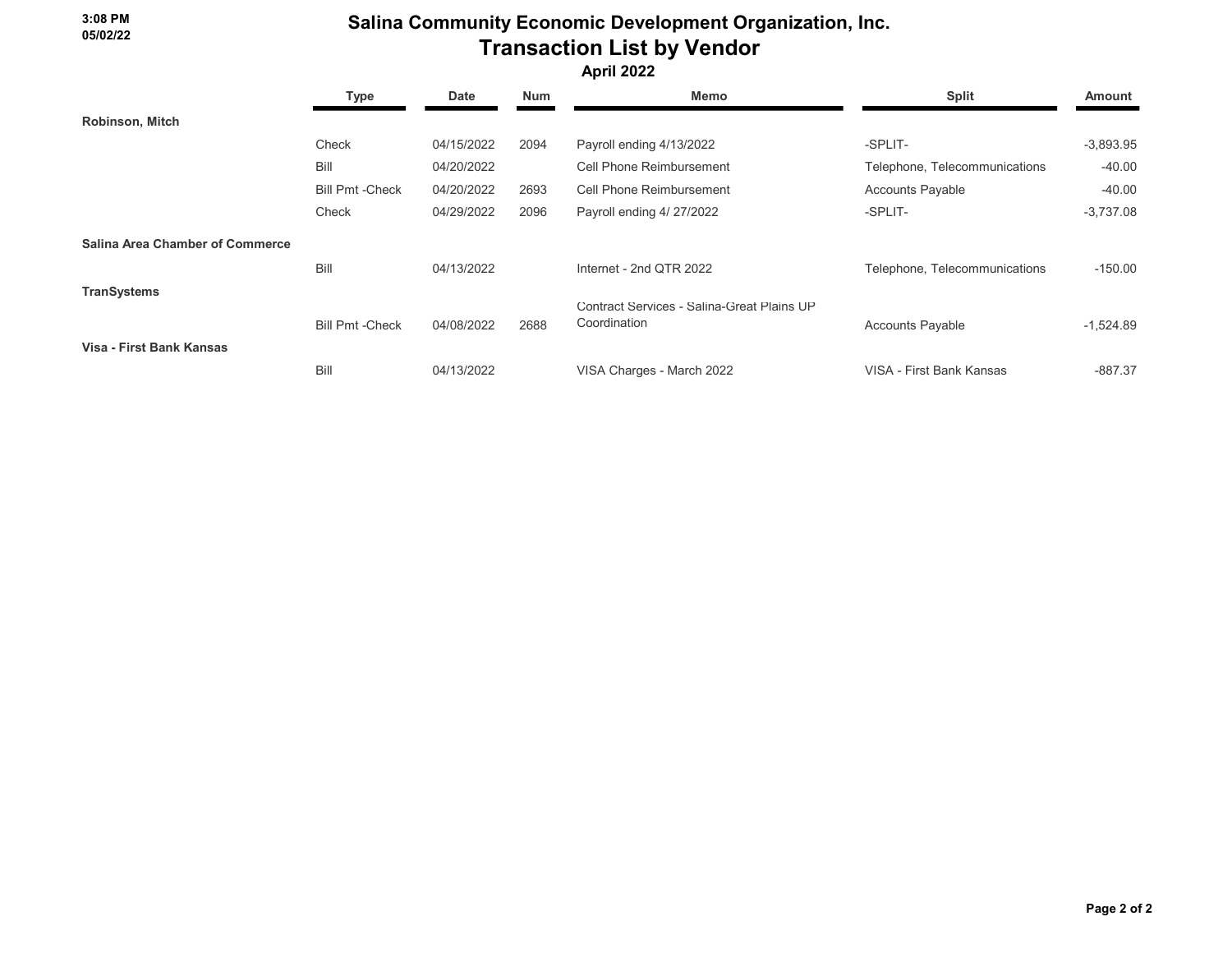3:15 PM 05/02/22

### Salina Community Economic Development Organization, Inc. Deposit Detail

|              | <b>Type</b>    | <b>Num</b> | <b>Date</b> | Name                       | <b>Account</b>               | <b>Amount</b> |  |
|--------------|----------------|------------|-------------|----------------------------|------------------------------|---------------|--|
|              | <b>Deposit</b> |            | 04/01/2022  |                            | <b>First Bank Kansas</b>     | 5,000.00      |  |
|              |                |            |             |                            | First Bank Kansas-Sweep Acct | $-5,000.00$   |  |
| <b>TOTAL</b> |                |            |             |                            |                              | $-5,000.00$   |  |
|              | <b>Deposit</b> |            | 04/06/2022  |                            | <b>First Bank Kansas</b>     | 130.00        |  |
|              |                |            |             |                            | <b>Marketing Events</b>      | $-130.00$     |  |
| <b>TOTAL</b> |                |            |             |                            |                              | $-130.00$     |  |
|              | Deposit        |            | 04/06/2022  |                            | <b>First Bank Kansas</b>     | 2,000.00      |  |
|              |                |            |             |                            | First Bank Kansas-Sweep Acct | $-2,000.00$   |  |
| <b>TOTAL</b> |                |            |             |                            |                              | $-2,000.00$   |  |
|              | <b>Deposit</b> |            | 04/13/2022  |                            | <b>First Bank Kansas</b>     | 68,750.00     |  |
|              |                |            |             | City of Salina             | <b>Member Contributions</b>  | $-68,750.00$  |  |
| <b>TOTAL</b> |                |            |             |                            |                              | $-68,750.00$  |  |
|              | Deposit        |            | 04/13/2022  |                            | First Bank Kansas-Sweep Acct | 67,000.00     |  |
|              |                |            |             |                            | <b>First Bank Kansas</b>     | $-67,000.00$  |  |
| <b>TOTAL</b> |                |            |             |                            |                              | $-67,000.00$  |  |
|              | Deposit        |            | 04/14/2022  |                            | <b>First Bank Kansas</b>     | 6,000.00      |  |
|              |                |            |             |                            | First Bank Kansas-Sweep Acct | $-6,000.00$   |  |
| <b>TOTAL</b> |                |            |             |                            |                              | $-6,000.00$   |  |
|              | Deposit        |            | 04/20/2022  |                            | <b>First Bank Kansas</b>     | 2,000.00      |  |
|              |                |            |             |                            | First Bank Kansas-Sweep Acct | $-2,000.00$   |  |
| <b>TOTAL</b> |                |            |             |                            |                              | $-2,000.00$   |  |
|              | <b>Deposit</b> |            | 04/21/2022  |                            | <b>First Bank Kansas</b>     | 21,250.00     |  |
|              |                |            |             | Salina Airport Authority_V | <b>Member Contributions</b>  | $-12,500.00$  |  |
|              |                |            |             | Saline County, Kansas      | <b>Member Contributions</b>  | $-8,750.00$   |  |
| <b>TOTAL</b> |                |            |             |                            |                              | $-21,250.00$  |  |
|              | <b>Deposit</b> |            | 04/21/2022  |                            | First Bank Kansas-Sweep Acct | 20,000.00     |  |
|              |                |            |             |                            | First Bank Kansas            | $-20,000.00$  |  |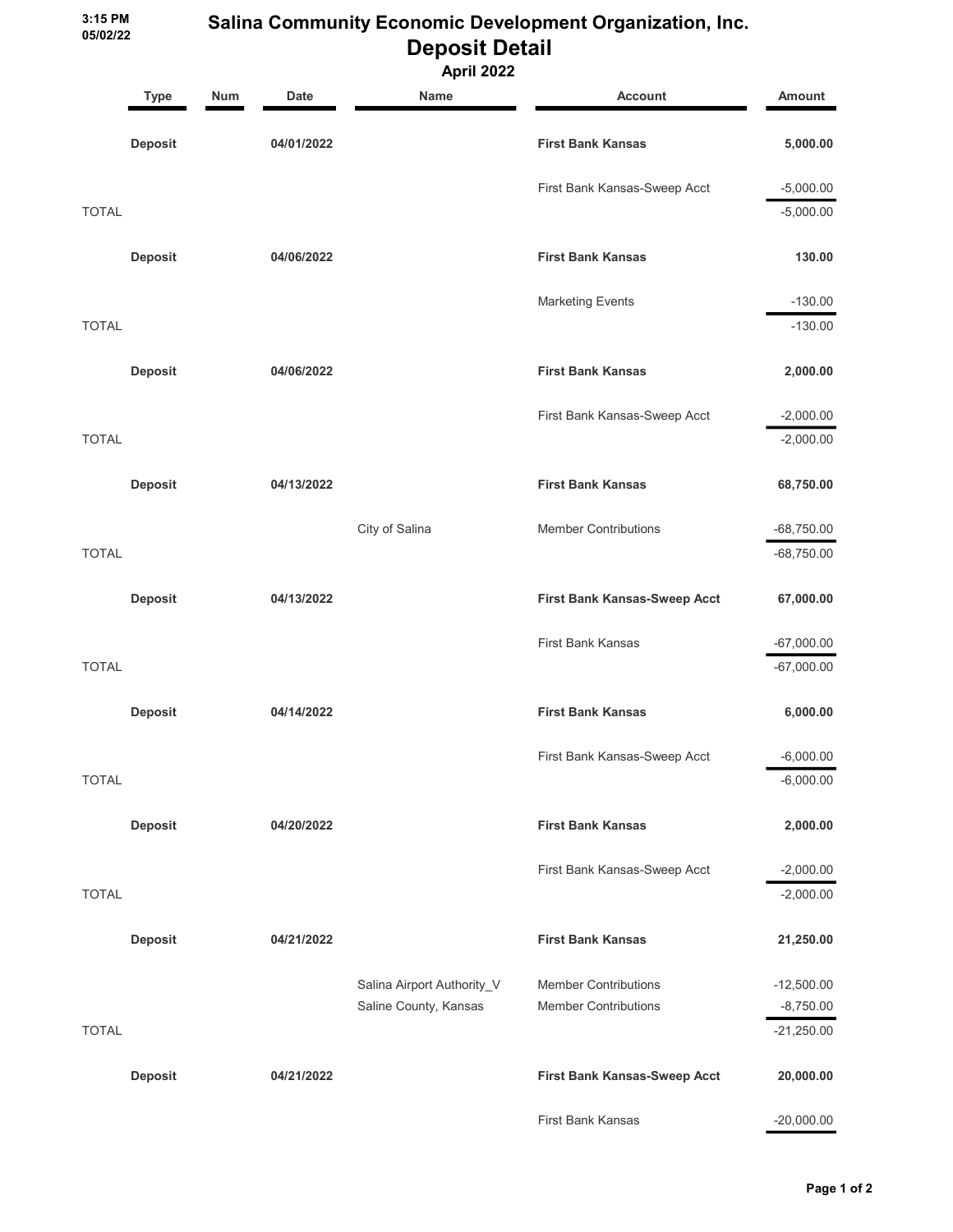3:15 PM 05/02/22

### Salina Community Economic Development Organization, Inc. Deposit Detail

|              | <b>Type</b>    | <b>Num</b> | <b>Date</b> | Name | <b>Account</b>                  | <b>Amount</b> |
|--------------|----------------|------------|-------------|------|---------------------------------|---------------|
| <b>TOTAL</b> |                |            |             |      |                                 | $-20,000.00$  |
|              | <b>Deposit</b> |            | 04/26/2022  |      | <b>First Bank Kansas</b>        | 1,000.00      |
|              |                |            |             |      | First Bank Kansas-Sweep Acct    | $-1,000.00$   |
| <b>TOTAL</b> |                |            |             |      |                                 | $-1,000.00$   |
|              | <b>Deposit</b> |            | 04/28/2022  |      | <b>First Bank Kansas</b>        | 9,000.00      |
|              |                |            |             |      | First Bank Kansas-Sweep Acct    | $-9,000.00$   |
| <b>TOTAL</b> |                |            |             |      |                                 | $-9,000.00$   |
|              | <b>Deposit</b> |            | 04/30/2022  |      | First Bank Kansas-Sweep Acct    | 47.30         |
|              |                |            |             |      | Interest-Savings, Short-term CD | $-47.30$      |
| <b>TOTAL</b> |                |            |             |      |                                 | $-47.30$      |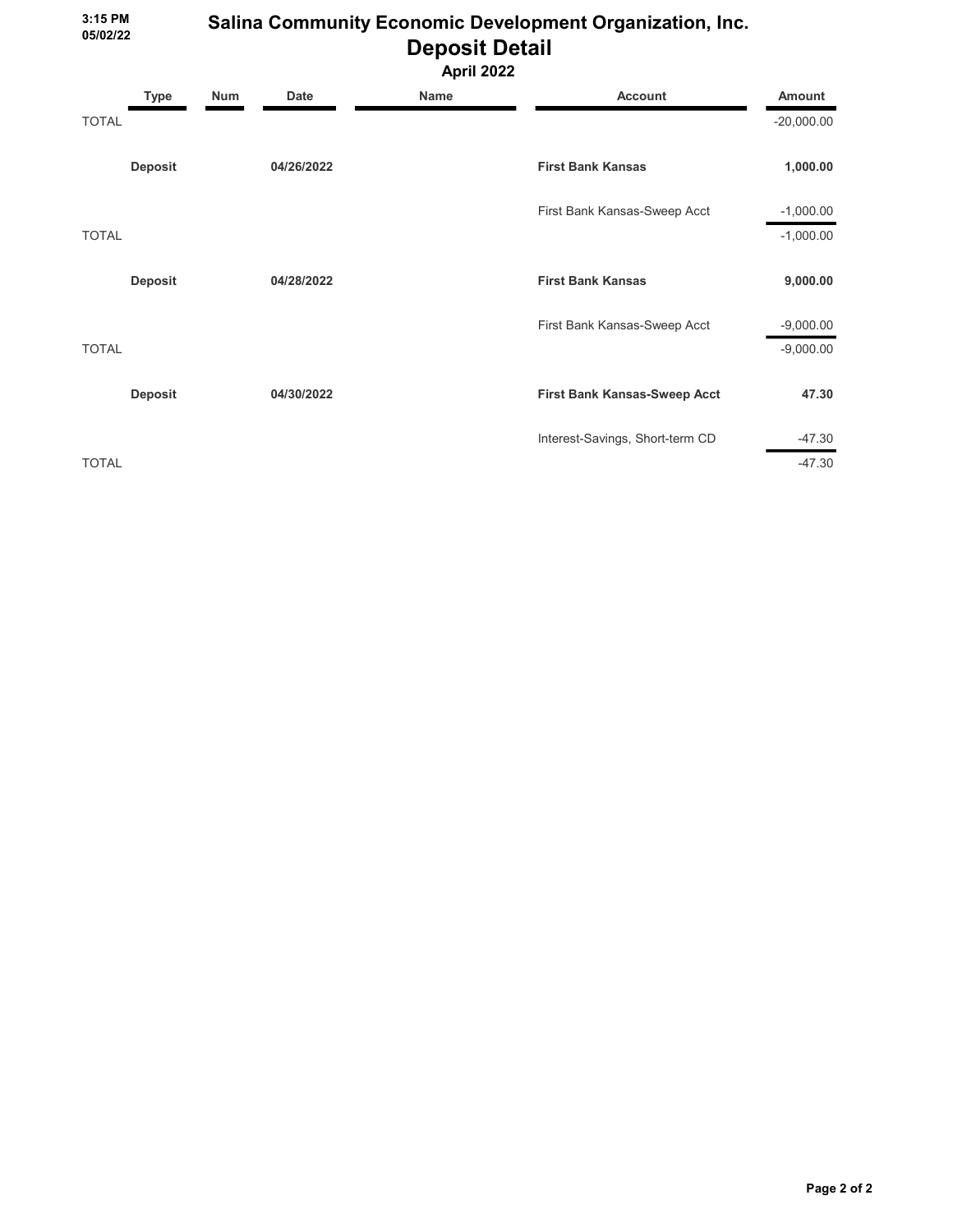

#### **May 2022 REPORT**

#### **MARKETING**

Attended the first Board of Directors meeting of Team Kansas. Lt Governor Toland was in attendance along with new Team Kansas Executive Director Jose Romano. We reviewed the by-laws of the organization, the proposed budget and proposed marketing plan for the upcoming year. Many of the current plans for 2022 will be revised. A major fundraising campaign will take place attempting to raise funds from the private sector who have been assisted by the State of Kansas on previous projects.

Will be attending the quarterly meeting of the Kansas Economic Development Alliance in Topeka. The upcoming Fall 2022 Annual Meeting will take place in Salina on September 27-28. About 125 to 150 individuals will attend the meeting. As 1<sup>st</sup> Vice President will be meeting with Lt Governor Toland to discuss upcoming budget support for KEDA's currently shared staff member.

### **WORKFORCE TALENT / HOUSING**

The City of Salina is waiting on the final signing of the state budget by Governor Kelly that will grant a total of \$25 million in assistance for housing to the city for assistance with the Drever Project which will help to develop over 1800 housing units. Senator J.R. Claeys has worked very hard to get this funding committed by the state to help fund this project. Meeting with area employers to consider final partners to work with Drever's on this project.

We have worked with several childcare projects including the possible purchase & donation of the Montessori School to the local YMCA. Efforts by several individuals and organizations might bring this to a successful ending for the building owner and the tenants.

### **ETREPRENEURSHIP / SMALL BUSINESS DEVELOPMENT**

As a member of the Board of Directors of the Temple, we have been working on developing a plan to raise \$2 million for construction of a new elevator for the facility, new HVAC for the  $6<sup>th</sup>$  floor and for the addition of new ADA certified bathrooms for the building. Working to finalize cost estimates now.

#### **PROSPECT MANAGEMENT**

Salina hosted Project JR's management group. Looked at 7 different sites with two being studied further. Will require 150 acres for test plots with a 60,000 SF building and five full time employees.

Project Minnesota looking at possible sites for a new project which will also take over 100 acres.

The BASE application submitted for Great Plains was not approved so I reached out to Senator Moran's office for possible federal programs to help with rail relocation. Have a program that is possible funding source. Union Pacific RR is interested in working with us on this project.

Developer interested in Salina for a new truck stop complex met with Development Review Team at City Hall to discuss possible location on west side of Salina along Interstate 135. The first site considered was in the floodway and would be impossible to build upon. Discussed several other possible sites that the developer was going to investigate.

### **SITES / BUILDINGS / TOOLS:**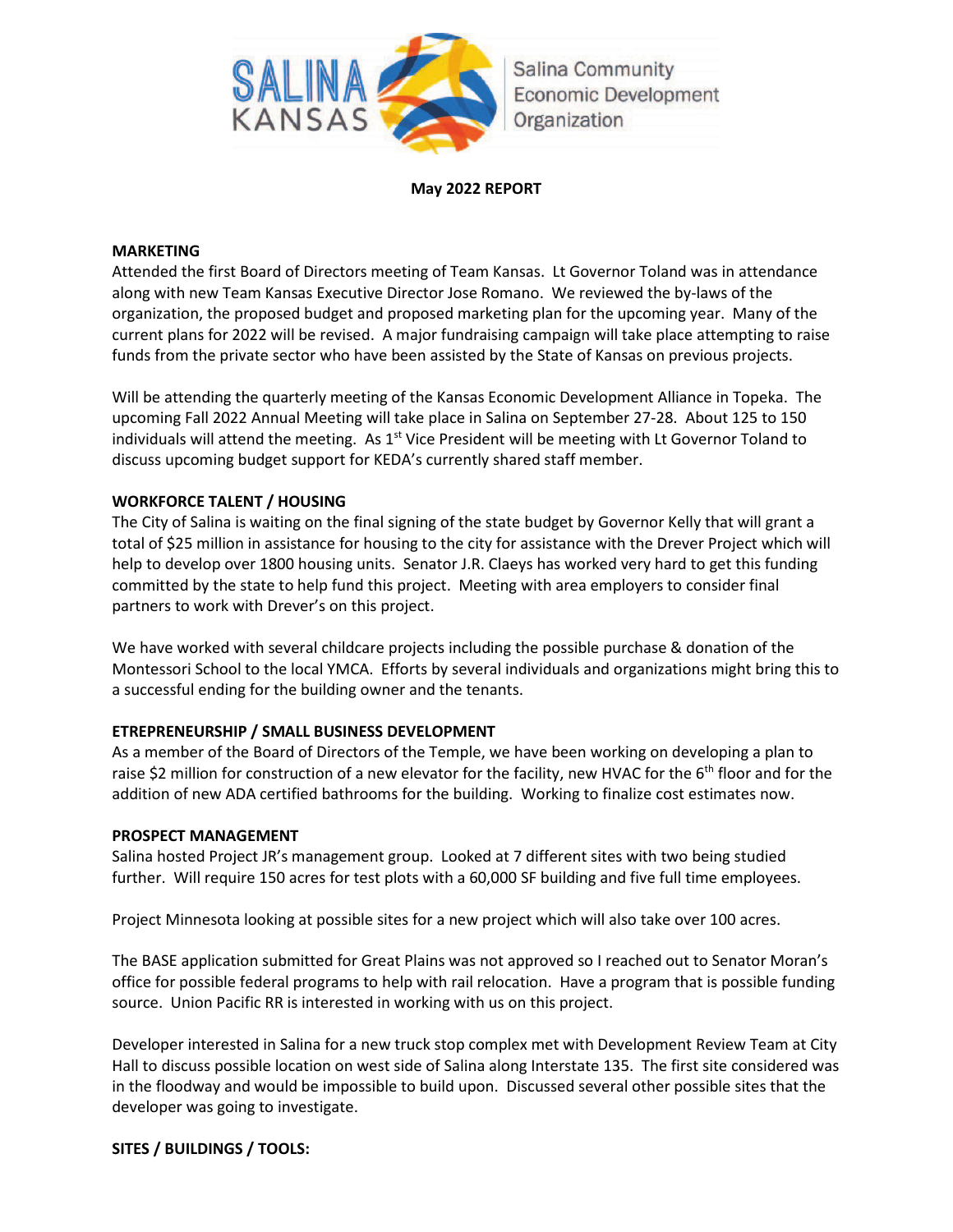

### Continue to monitor sites and available buildings within the community.

### **MONTHLY WEB/SOCIAL MEDIA STATISTICS Website – (reported April 2022)**  228 users 224 New Users 271 Sessions 1.72 Pgs/Session 1:44 Avg Session 465 Pageviews **Website –4/15/2022 – 5/13/2022 860 users 857 New Users 978 Sessions 1.62 Pgs/Session 0:31 Avg Session 1,583 Pageviews Facebook – (reported April 2021) 710 Page Reach 446 Post Reach 75 Post Engagements 725 Page Likes Facebook – 4/15/2022 – 5/13/2022 672 Page Reach 667 Post Reach 64 Post Engagements 728 Followers**

### **Start Up Salina Facebook Group**

11/16/2021 – 305 members (+6) 12/12/2021 – 309 member (+4)  $1/17/2021 - 312$  members (+3) 2/11/2022 – 313 members (+1) 3/14/2022 – 317 members (+4) 4/15/2022 – 322 members (+5) 5/13/2022 – 326 members (+4)